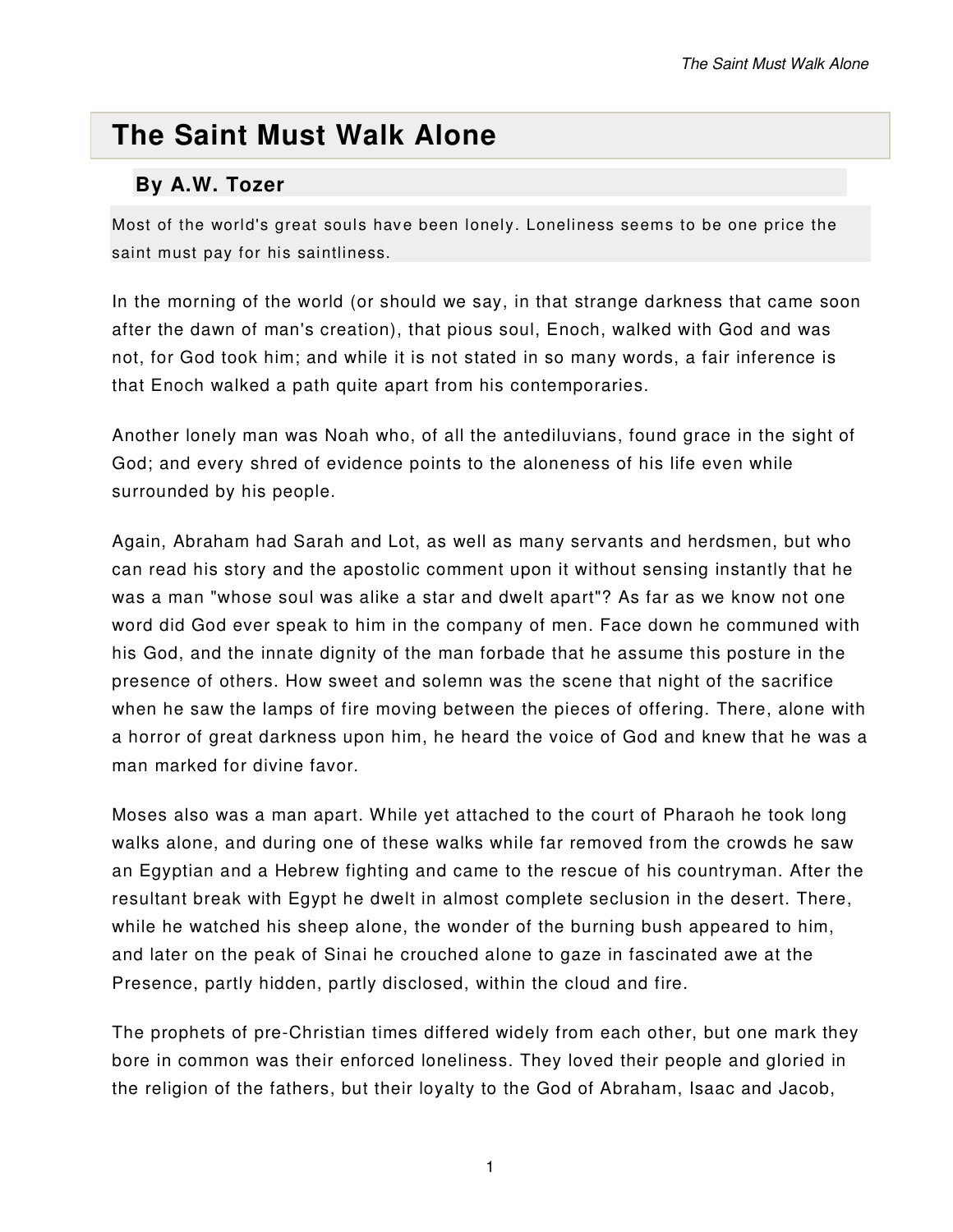and their zeal for the welfare of the nation of Israel drove them away from the crowd and into long periods of heaviness. "I am become a stranger unto my brethren, and an alien unto my mother's children," cried one and unwittingly spoke for all the rest.

Most revealing of all is the sight of that One of whom Moses and all the prophets did write, treading His lonely way to the cross. His deep loneliness was unrelieved by the presence of the multitudes.

He died alone in the darkness hidden from the sight of mortal man and no one saw Him when He arose triumphant and walked out of the tomb, though many saw Him afterward and bore witness to what they saw. There are some things too sacred for any eye but God's to look upon. The curiosity, the clamor, the well-meant but blundering effort to help can only hinder the waiting soul and make unlikely if not impossible the communication of the secret message of God to the worshiping heart.

Sometimes we react by a kind of religious reflex and repeat dutifully the proper words and phrases even though they fail to express our real feelings and lack the authenticity of personal experience. Right now is such a time. A certain conventional loyalty may lead some who hear this unfamiliar truth expressed for the first time to say brightly, "Oh, I am never lonely. Christ said, `I will never leave you nor forsake you,' and `Lo, I am with you alway.' How can I be lonely when Jesus is with me?"

Now I do not want to reflect on the sincerity of any Christian soul, but this stock testimony is too neat to be real. It is obviously what the speaker thinks should be true rather than what he has proved to be true by the test of experience. This cheerful denial of loneliness proves only that the speaker has never walked with God without the support and encouragement afforded him by society. The sense of companionship which he mistakenly attributes to the presence of Christ may and probably does arise from the presence of friendly people. Always remember: you cannot carry a cross in company. Though a man were surrounded by a vast crowd, his cross is his alone and his carrying of it marks him as a man apart. Society has turned against him; otherwise he would have no cross. No one is a friend to the man with a cross. "They all forsook Him, and fled."

The pain of loneliness arises from the constitution of our nature. God made us for each other. The desire for human companionship is completely natural and right. The loneliness of the Christian results from his walk with God in an ungodly world, a walk

2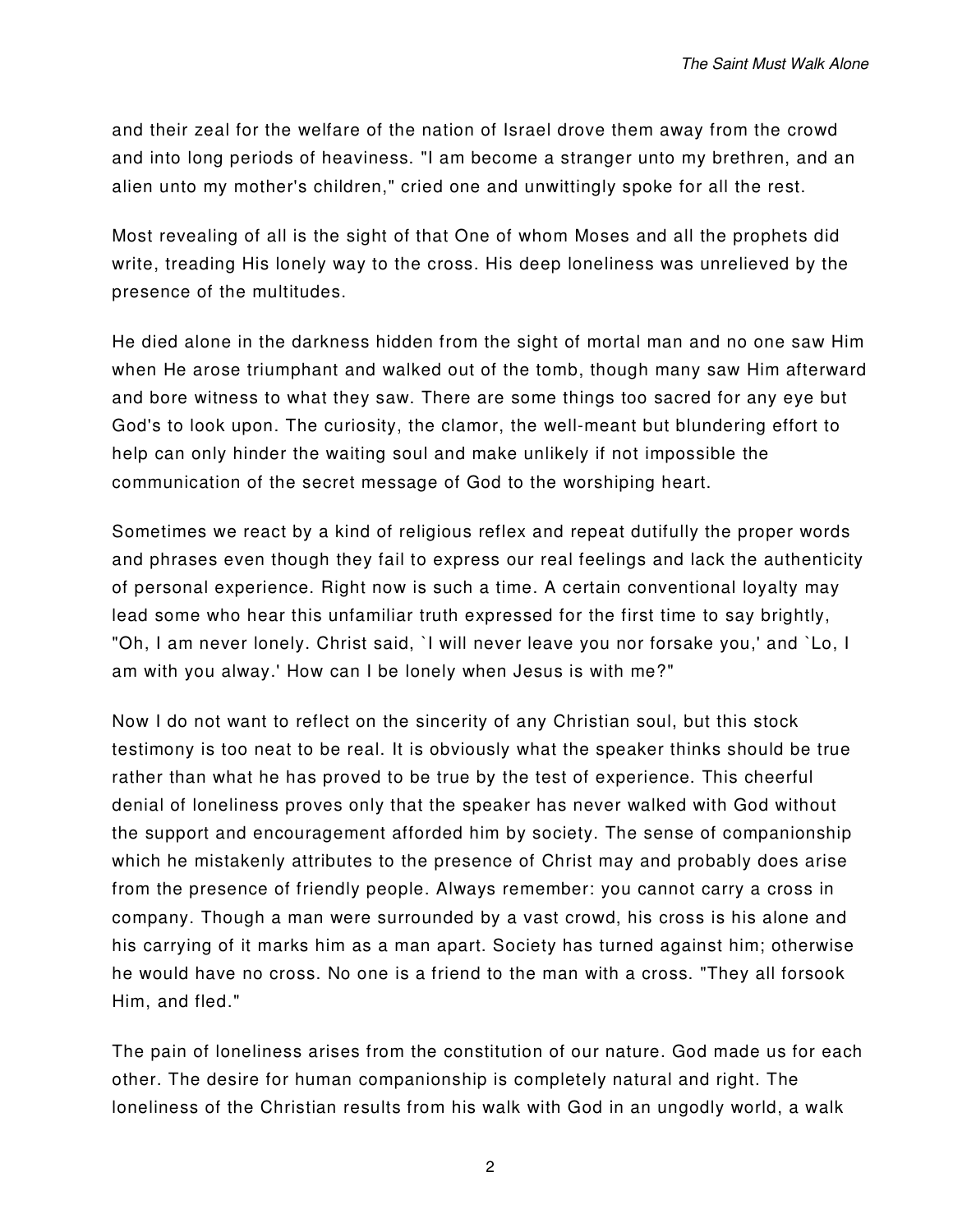that must often take him away from the fellowship of good Christians as well as from that of the unregenerate world. His God-given instincts cry out for companionship with others of his kind, others who can understand his longings, his aspirations, his absorption in the love of Christ; and because within his circle of friends there are so few who share inner experiences, he is forced to walk alone. The unsatisfied longings of the prophets for human understanding caused them to cry out in their complaint, and even our Lord Himself suffered in the same way.

The man who has passed on into the divine Presence in actual inner experience will not find many who understand him. A certain amount of social fellowship will of course be his as he mingles with religious persons in the regular activities of the church, but true spiritual fellowship will be hard to find. But he should not expect things to be otherwise. After all he is a stranger and a pilgrim, and the journey he takes is not on his feet but in his heart. He walks with God in the garden of his own soul - and who but God can walk there with him? He is of another spirit from the multitudes that tread the courts of the Lord's house. He has seen that of which they have only heard, and he walks among them somewhat as Zacharias walked after his return from the altar when the people whispered, "He has seen a vision."

The truly spiritual man is indeed something of an oddity. He lives not for himself but to promote the interests of Another. He seeks to persuade people to give all to his Lord and asks no portion or share for himself. He delights not to be honored but to see his Savior glorified in the eyes of men. His joy is to see his Lord promoted and himself neglected. He finds few who care to talk about that which is the supreme object of his interest, so he is often silent and preoccupied in the midst of noisy religious shoptalk. For this he earns the reputation of being dull and overserious, so he is avoided and the gulf between him and society widens. He searches for friends upon whose garments he can detect the smell of myrrh and aloes and cassia out of the ivory palaces, and finding few or none, he, like Mary of old, keeps these things in his heart.

It is this very loneliness that throws him back upon God. "When my father and my mother forsake me, then the Lord will take me up." His inability to find human companionship drives him to seek in God what he can find nowhere else. He learns in inner solitude what he could not have learned in the crowd - that Christ is All in All, that He is made unto us wisdom, righteousness, sanctification and redemption, that in Him we have and possess life's summum bonum.